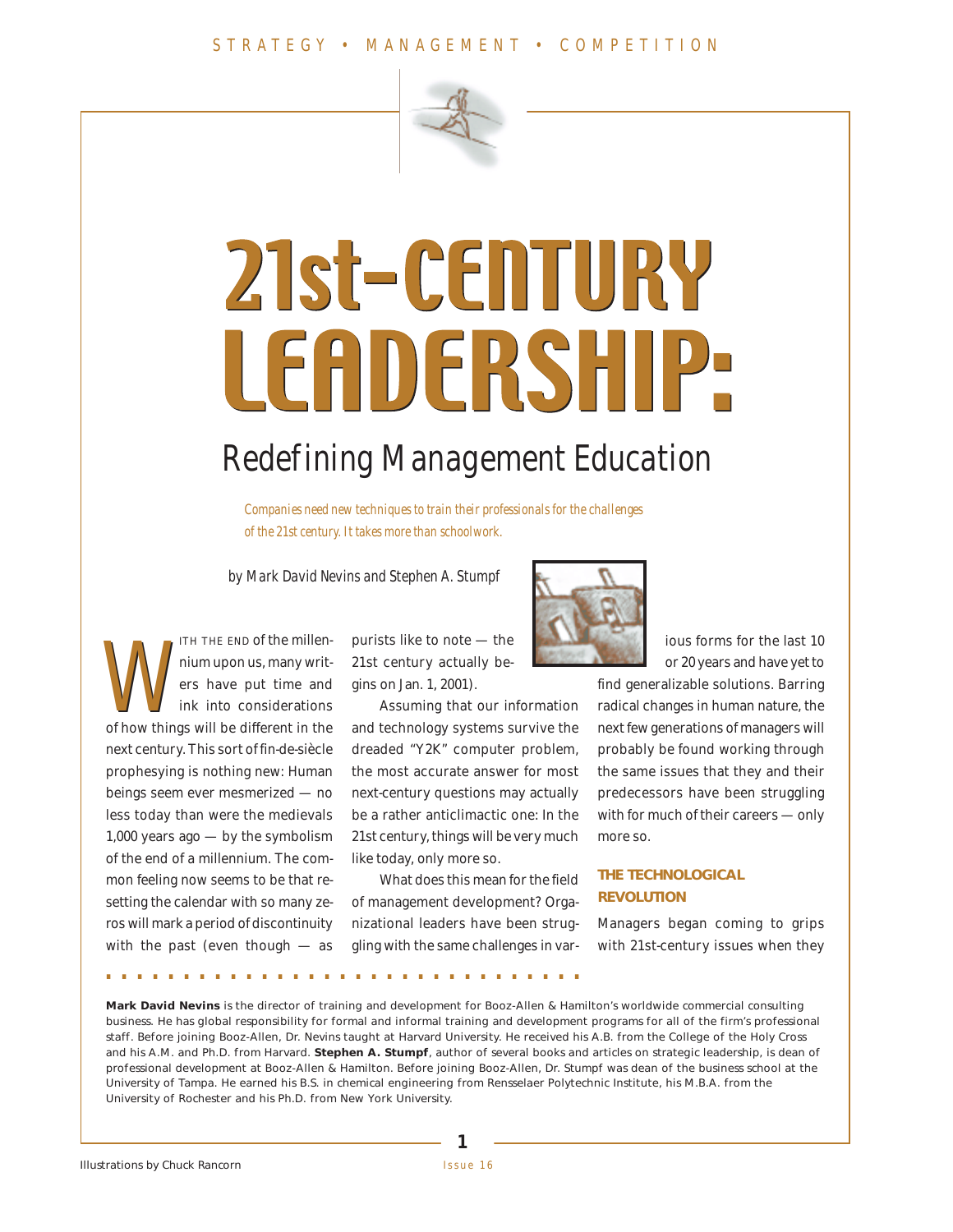realized that most professionals had computers on their desks and telephones in their pockets and that both of these systems use networks to connect people who are often significantly removed from each other in time, space, thought and emotion. According to Price Pritchett in "New Work Habits for a Radically Changing World"

la technologie.

#### **THE IMPLICATIONS OF INFORMATION**

The biggest challenges for business leaders of the next century are going to revolve around coming to understand fully how global business practices have evolved — based on adothers in the ever-changing world.

The differences between 1990 and 2000 will probably be less extreme than the differences between 2000 and 2010, as we experience a world that is demanding not only a rethinking of management competencies, but a fundamental redefinition of the social contract between employ-

The truly successful managers and leaders of the next century will… be characterized not by how they can access information, but by how they can access the most relevant information and differentiate it from the exponentially multiplying masses of non-relevant information.

(Pritchett & Associates, 1998), since 1983 the work force in the United States added more than 25 million computers, and the number of cellular telephone subscribers jumped from zero in 1983 to 16 million by the end of 1993. In 1993, more than 19 million people carried pagers, and close to 12 billion messages were left in voice mailboxes.

Separation once meant geographical and temporal discontinuity. It is a truism that our lives as managers and professionals (including how we communicate, how we work together and even how we think and feel) differ significantly now from our lives before the ubiquity of personal computers, cell phones and network connectivity essentially reformed our communities. Marshall McLuhan was astoundingly prescient with his ideas about a future global village, and historians of management will certainly look back one day with some amusement at a business era avant

vances in the use of technology as well as the ability to connect with others and to be contacted by others, almost anywhere and anytime.

Consider that there has been more information produced in the last 30 years than during the previous 5,000 and that the information supply available to us doubles every 5 years, according to Mr. Pritchett. The truly successful managers and leaders of the next century will be determined not by what they know but by how fast they can learn. They will be characterized not by how they can access information, but by how they can access the most relevant information and differentiate it from the exponentially multiplying masses of non-relevant information. They will excel not by possessing traditional skills and tools, but by demonstrating a high degree of flexibility and adaptability in dealing with both technology and people and by being able to stay constantly meaningfully connected to er and employee, between colleague and colleague, between worker and work itself.

#### **KEY LEADERSHIP CHALLENGES**

Major leadership challenges for the 21st century can be grouped into three categories: market forces, people issues and leadership competencies.

#### **Market forces**

Market forces will continue to drive change in organizations at a macroeconomic level, and these forces will demand more from our organizations and our leaders. For these purposes, market forces can be viewed as the cumulative effects of the behaviors and wants of those in the market either demanding or supplying a good or service. These forces include increasing globalization as well as (if recent trends are an indication) the creation of increasingly massive multinational organizations through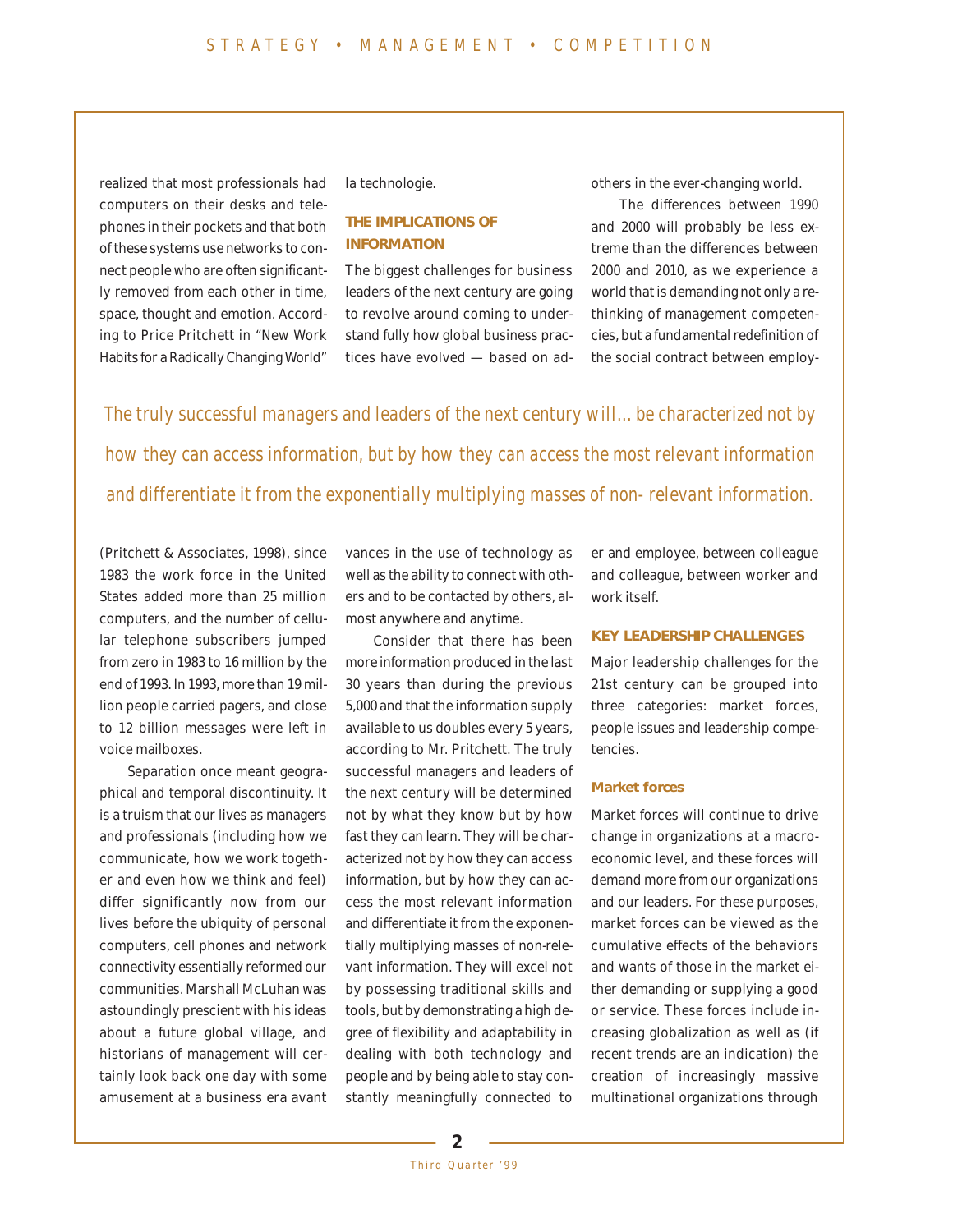mergers and takeovers. Coming hand in hand with increases in scale and a global footprint are a greater diversity in the work force and deeper requirements for specific technical expertise.

Larger organizations in most industries gain economies of scale as they distribute overhead expenses across more units of production. This leads to greater profits and stock valuation. Being global, or more precisely, offering products or services in a variety of countries and cultures, increases the size of the market to be served. Technology advances have greatly reduced the costs of reaching these different geographically dispersed markets. However, the market forces to increase

size and go global do not necessarily lead to organizational survival. Of the 100 largest United States companies at the beginning of the 20th century, only 16 are identifiable today. Considering more recent history, of the companies in the Fortune 500 in 1970, fully one-third had ceased to exist by the early 1980's. And during the 1980's a total of 230 companies — 46 percent — disappeared from the Fortune 500. Obviously, neither size nor reputation guarantees continued success or survival.

In contrast to demand-based market forces, the supply of human capital is undergoing a pervasive and powerful shift. The supply of labor is more diverse, and individual workers

must possess a greater degree of technical expertise to be successful. At an absolute minimum, companies must be able to accommodate diversity; the most successful companies will



leverage their diversity to create new ideas and better match these differences to work demands. At the same time that organizations struggle with increasing deregulation (open and free markets), they will have to contend with an older work force that will find it difficult to stay abreast of change. Reinvent oneself or perish will continue to be the clarion call. Yet successful businesses will be those that do not forsake their own strong histories and foundations and do not undervalue their past learning and the ability to think metaphorically — because in these postmodern times what is old can rapidly become what is new, even at the same time as what is new today is nothing like

what was new yesterday.

#### **People issues**

In the minds of many managers, people issues involve relationships with

> the staff of an organization. These issues are traditionally housed under human resources away from the core business and are seen as nice to attend to, but not critical. With the advent of the 21st century, these people issues are increasingly establishing themselves at center stage. Less than half of the work force in the industrial world will be holding conventional full-time jobs in organizations by the beginning of

the 21st century: Every year more and more peo-Ó. ple will be self-employed, temporary or part-time. The United States' contingent work force — consisting of more than 45 million temporaries, self-employed, part-timers and consultants — has grown 57 percent in 15 years.

What may not be apparent to tomorrow's managers is that tomorrow's staff will have very different expectations of, and demands on, their organizations; importantly, the employee–employer relationship in the best organizations of tomorrow will look very different than it did in the 20th century. With their increased complexity and globalization, organizations are demanding skills and abilities from their leaders that are only beginning to be understood, never mind mastered. One of the most important of these will be the ability to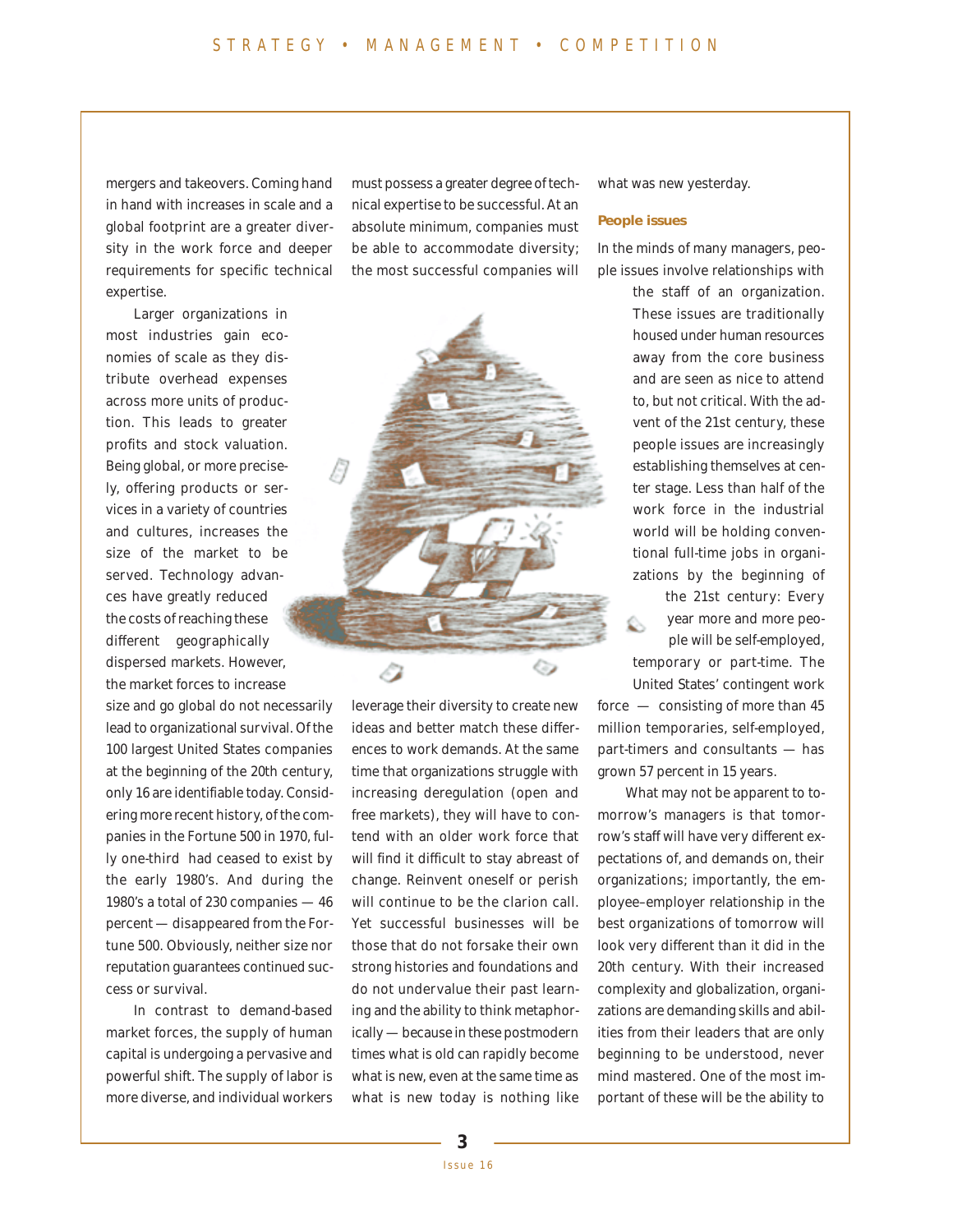balance employee needs (globally) and customer wants (globally and locally) — a balance that will become harder to strike, and to strike profitably and efficiently, in the coming years.

Diversity will become a strategic differentiator and not merely a desired demographic profile. The managers of tomorrow are growing up in a world where diversity is a productive, exciting and enjoyable reality, not a target achieved by setting quotas; today's most promising youth have known nothing but the postmodern world, wherein many of the traditional taxonomies, structures and borders (including those of race, ethnicity and other age-old social dividers) have not only been called into question, they have been subverted or simply ignored.

As the work force continues to grow more diverse, those able to accept individual differences in the workplace and to look at them as a source of creative energy and productivity will have access to a larger and more talented work force. Typical of postmodernity's general questioning of the idea of objectivity, there will increasingly be many right ways of doing most things — not just one right way as articulated in the employee policy book or previous norms of behavior. The work itself will increasingly demand the use of interdependent teams, as few individuals will be capable of knowing and doing it all. All of this may sound like chaos and it will be. However, it will be an organized chaos wherein lies great opportunity and potential for those

managers adept, flexible and intelligent enough to seize it and make it their own — rather than being owned by it.

There are market aspects to this people question as well — specifically in terms of continuing to attract and retain the best people. In 1991, nearly one out of three American workers had been with his or her employer for

developing and retaining competent professionals, and this arena will grow to be perhaps the most significant competitive battleground. The social contracts that organizations make with their people will be as important as the value propositions they convey to the marketplace and their customers — and the truly superb organizations will have a seamless union

### In a quickly changing world, talented human capital will be a prime ingredient of business success.

less than a year, and almost two-thirds for less than five years, according to Mr. Pritchett. Constant training, retraining, job changing and career changes will become the norm in the 21st century. The concepts of the 30-year career and the gold watch upon retirement will be completely anachronistic.

In a quickly changing world, talented human capital will be a prime ingredient of business success. Businesses will have to accommodate the shift of power from owners and senior management to knowledge workers, while at the same time professionals will become less concerned with the traditional concept of a career and more interested in what we might term self-fulfillment. (While self-fulfillment has been a fundamental concept in philosophy at least since the time of Aristotle, it was not a concept typically introduced into the workplace before the late 20th century.) Organizations will invest increasing percentages of their revenues in attracting, of external and internal value propositions.

#### **Leadership competencies**

A new critical portfolio of leadership competencies — the need for many of which we have seen coming for some time and for which we ought to be better-prepared — will make the situation more complex. Strategic focus and vision, coupled with a practical sense of when to be flexible and adaptable, will be most critical for survival. An ability to manage multiple points of view simultaneously will differentiate the best managers: to keep the high-level goals in sight while managing and tracking day-to-day success; to understand equally the points of view and needs of the customer and of the organization; to be able to empathize with all stakeholders in order to develop people, foster productive change and keep the spirit of the enterprise vital.

The evolving nature of business conducted by global organizations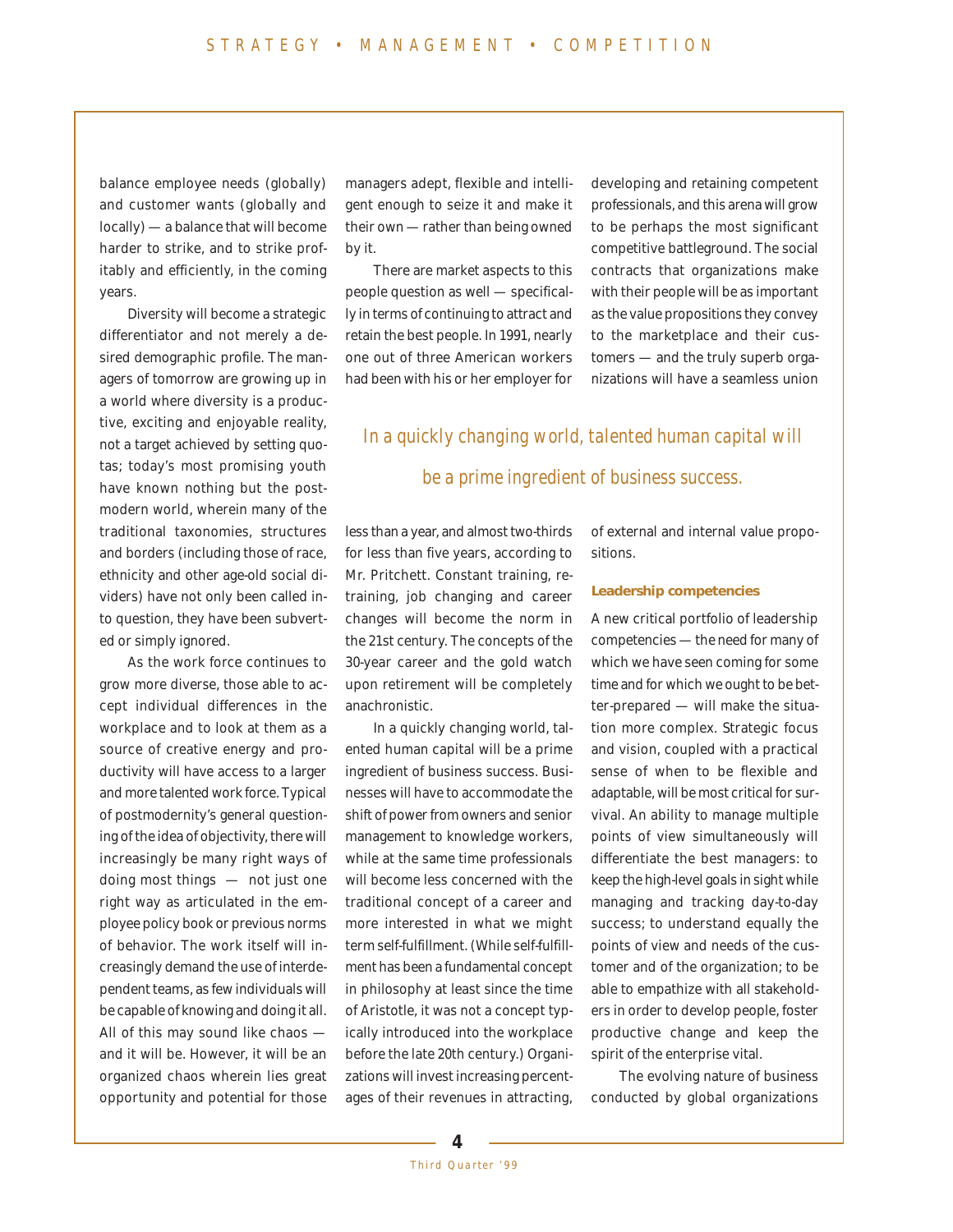will also call for a fundamentally different kind of leader. Gone are the days of top-down, hard-nosed direction. Demonstrating flexibility and empathy, while remaining true to the core values of the organization and finding ways to circumvent unpredictable impediments, will be characteristic of tomorrow's leaders. These will be people who are inspirational; technologically savvy but not prone to getting lost in details; entrepreneurial; devoted to service, and inclusive rather than independent or autocratic. Additional key leadership competencies will include: the ability to develop and articulate a value propo-

sition — maintaining it in a dynamic market and energizing others to buy into it; investing in a business model that guides employee decision-making at all levels; committing to a culture that values mentorship and learning while aligning individual and corporate goals, and recognizing what it means to develop and manage truly transformational knowledge systems. The common characteristics of these new leaders are all related to issues that are more focused on the intangible aspects of an organization. Over time, those would-be leaders who are unwilling or unable to demonstrate these leadership behaviors will find themselves with few followers.

#### **INSIGHTS INTO NEW MANAGEMENT EDUCATION**

In light of these 21st-century leadership challenges, how can organizations best approach the challenge of developing true leaders? Answering this question means considering traditional models and methods for man-

agement education, examining how these are evolving and highlighting new approaches. As suggested earlier, the best answer needs to be expressed in terms of the wants and needs of both the employee and the organization and the ways the evolving nature of that relationship will be integral to the success of the enterprise. The key issues, as we see them, relate to the themes of leadership, relationship-building and collaboration — because it is through attaining mastery in these areas that organizations and their leaders in the next century will survive and flourish.

We should note that our consideration of the issues of management education and development is based primarily on the situation in professional services firms. Our experiences have been most intensely in professional services (such as management consulting, accounting, taxes, audit, law, executive search, advertising and public relations). And the professionalservices environment is an excellent laboratory for considering the benefits of management education, given that the business of these firms is essentially management itself. Client service through focused, developmental assignments is, in effect, the raison d'être of many professional services firms. Additionally, professional services firms provide a powerful window into understanding the challenges of developing future leaders, considering the notinsignificant challenge of managing these kinds of firms.

#### **ALTERNATIVE TEACHING AND LEARNING METHODS**

To address the leadership challenges of the next era of global business, traditional degree-granting programs and professional schools as well as traditional methods (for example, books, lectures, discussions, case studies) will continue to be necessary, but increasingly not sufficient. To develop professionals for success in an environment of strong market forces, changing people issues and shifting leadership competencies, a new educational model will have to be forged. Traditional models fall short in their ability to link the knowledge, skills and concepts covered to the practice of leadership within actual work organizations.

Most pointedly, the traditional learning methods most commonly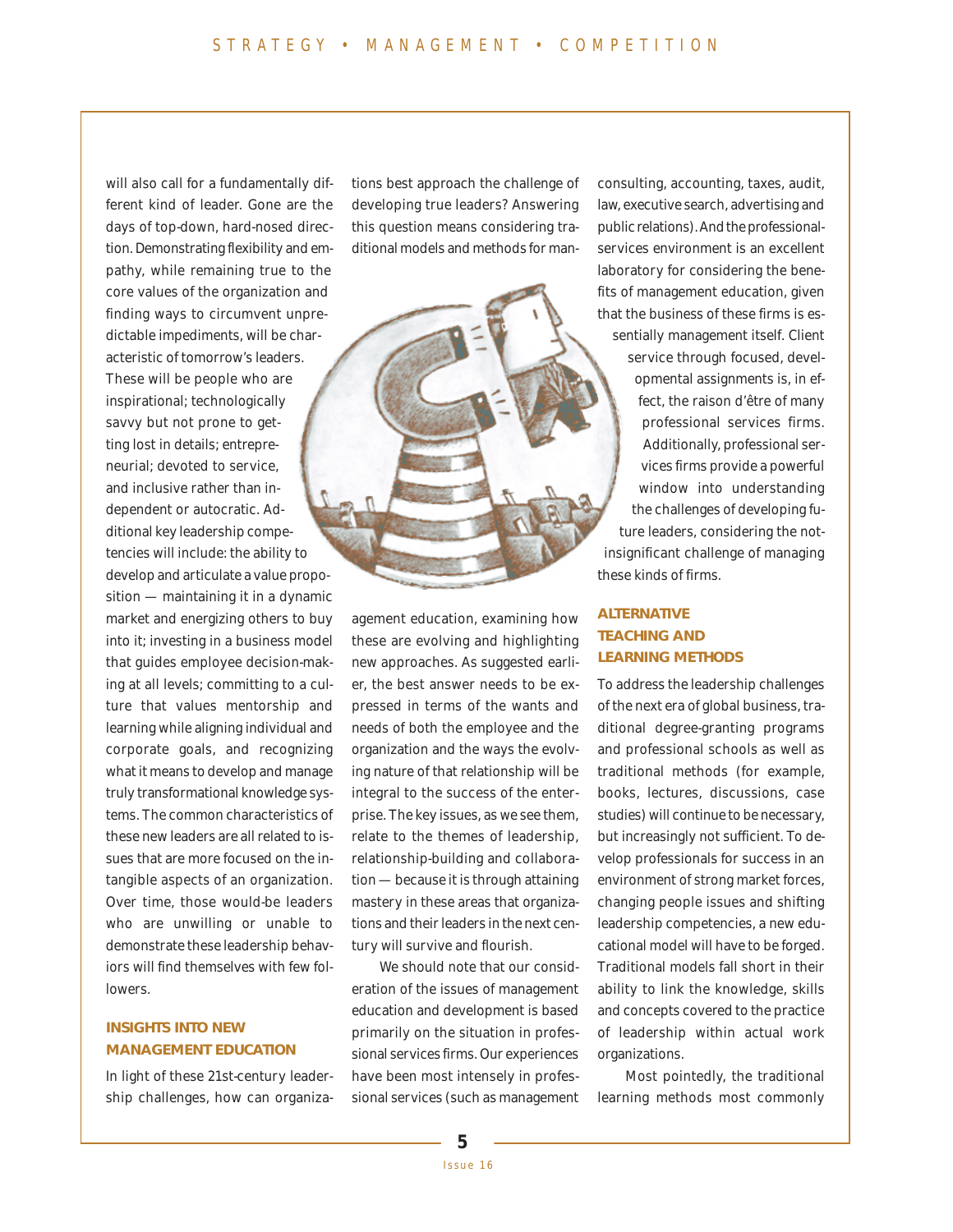## DEFINING THE NEW SOCIAL CONTRACT

hile the exact details of the new social contract have not yet been fully articulated, what is clear is that companies will increasingly need and desire an expanded portfolio of skills and competencies in their people. These wants on the part of the corporation are expected to include: W

- Employees who reflect ongoing learning, creativity and innovation.
- A culture of entrepreneurship with good overall business understanding, including independent initiative and leadership, responsiveness, fast decisionmaking and flexibility.
- A true valuing of teamwork, collaboration and cooperation without sacrificing a sense of urgency and a focus on results.
- A willingness on the part of all employees to accept shared

employed in management education provide learning experiences that are inadequate in several respects:

- 1. They fail to provide accurate, timely feedback on competency development in the areas most germane to success. (A good metaphor for this is the function that a professional trainer or coach plays in sports or acting.)
- 2. They are insufficiently people-

accountability. • An active and direct contribu-

tion to the overall mission. For their part of the bargain, organizations will be expected to provide a set of processes and systems that not only are maintenance-focused, but are driven directly by the business's core value proposition and reflect a valuing of the individual employee's professional development. In order not to function as (or feel like) mere units of capacity, employees will need and demand from their corporate sponsors:

#### **Clear goals and values**

• Clarity of purpose, vision and values.

#### **Ongoing personal and professional development**

- A full portfolio of formal and informal learning programs.
- Advancement and development

sensitive and time-sensitive (attributes that are critical in many performance-oriented professions such as litigation and acting).

- 3. They need to create better practice fields (as in competitive sports) or practice sessions (as in music training) for skill development.
- 4. They should include lifelike situations, including crises, for learning under pressure (similar to state-of-

#### opportunities.

**Frequent feedback and recognition**

- Fair compensation.
- Timely and relevant performance feedback.
- Recognition of value and contribution.

#### **An enriching and regenerative environment**

- Resources necessary for success.
- A safe, stimulating and challenging work environment.
- Platforms from which to contribute and be heard.
- An organization of which to be proud and to which to dedicate oneself.
- Awareness of and responsiveness to the individual differences among employees.

Furthermore, above and beyond systems and programs, the best employees — if they are to

the-art flight simulators for pilots).

- 5. They must permit problem-finding and issue diagnosis as a central part of the experience (the learning method used in most professional services firms).
- 6. They should use master–apprentice relationships in the learning process (as is done in dentistry and medicine as well as in craft trades) so as to guide an effective ongoing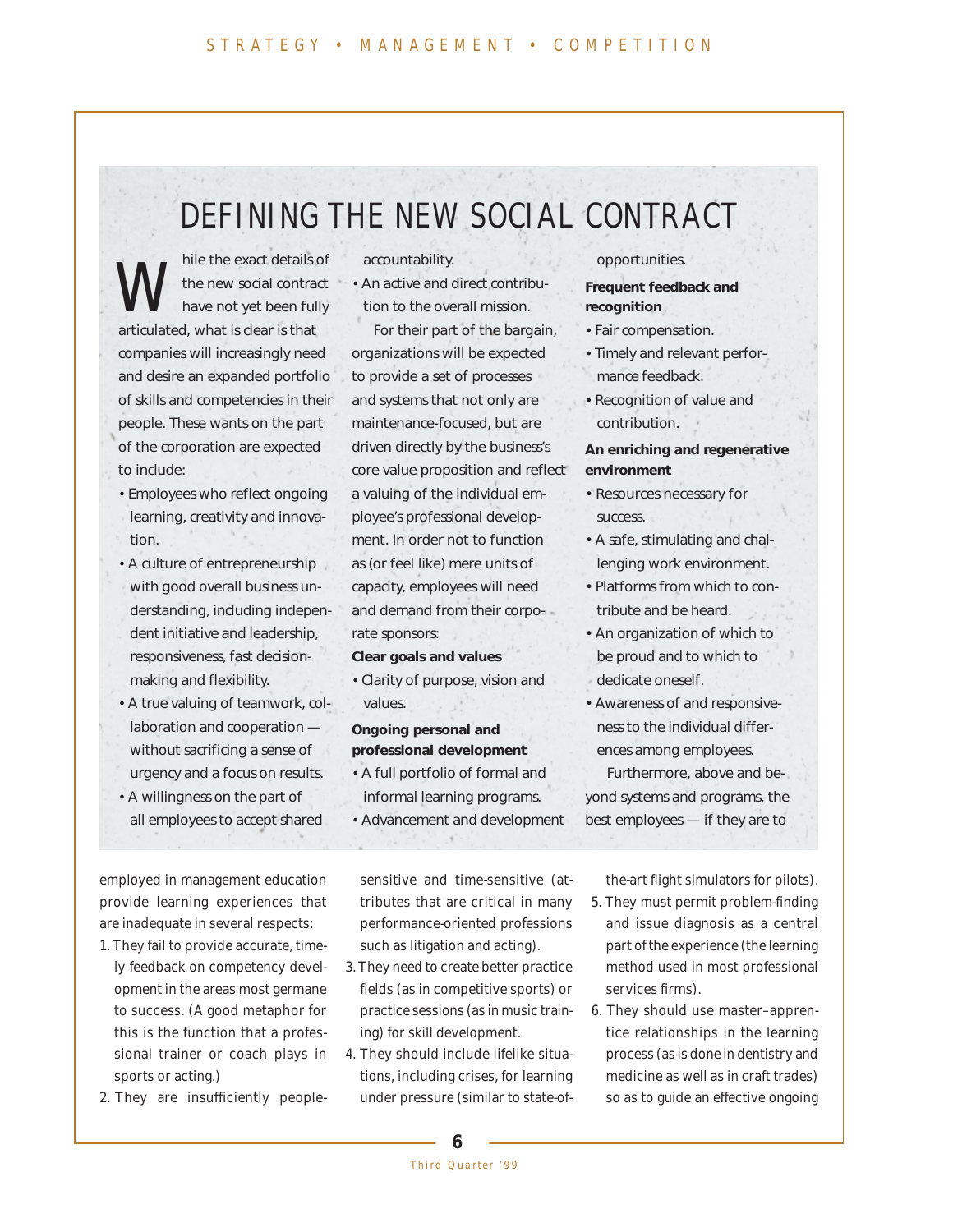be retained — will demand from their employers a set of commitments that reflect an employee– employer relationship resembling collaboration more than mere employment, including: **Clear goals and values**

- Active involvement in the creation of shared vision.
- Customers on equal footing with the company and its employees.

#### **Ongoing personal and professional development**

- Greater freedom to learn and try new things.
- Greater career security defined as employability.

#### **Frequent feedback and recognition**

• Increased appreciation of and respect for individual contributions made while working in a team environment.

#### **An enriching and regenerative environment**

• More inspiring and challenging

development process.

- 7. They need to create mentor– protégé relationships to facilitate continuous learning beyond the formal educational process (like methods used to develop mastery in sports as well as the performing and visual arts).
- 8. They should threaten a trainee's ego and job security by placing him or her on the firing line to prosper

work and role.W

• Improved ability to achieve work and life balance.

To close this loop, the very best organizations and employers will look for (and require) individuals who are willing to uphold this new contract and are capable of creating every day through their work an organization that grows along with the needs and demands of its employees as well as the market and society. The most valuable employees of the next century will demonstrate:

#### **Clear goals and values**

- Commitment to the organization's mission, vision and values.
- Articulation of how the organization's mission, vision and values align with personal mission, vision and values.

#### **Ongoing personal and professional development**

• Vitality, competence and a desire both to teach others

or fail based on decisions and actions (consider survival training for the military or difficult developmental assignments for multinational executives).

Are all of these professional development learning experiences really necessary? Is it not possible for professionals to learn all that they will need to know through reading, classroom activity, computer-based inand to learn.

• Innovation, adaptability and disciplined risk-taking.

#### **Frequent feedback and recognition**

- High performance, decisiveness and accountability.
- Full contribution of effort and mental energy.
- Openness and willingness to accept feedback — and a willingness to respond or move on in one's career.
- Desire to excel and exceed job expectations.

#### **An enriching and regenerative environment**

- A willingness to engage in an interactive dialogue and to accept reasoned outcomes.
- Ability to offer a fair day's work while taking responsibility for one's own work–life balance.
- Success that can stand as a source of pride for the organization.

struction and vicarious experiences? In professional services firms, our experiences have shown that the answers are: yes, the full set of learning experiences is necessary; and no, non-personal, non-experience-based learning methods fail to yield adequate professional development with respect to the leadership challenges identified for 21st-century leaders. In many ways most training currently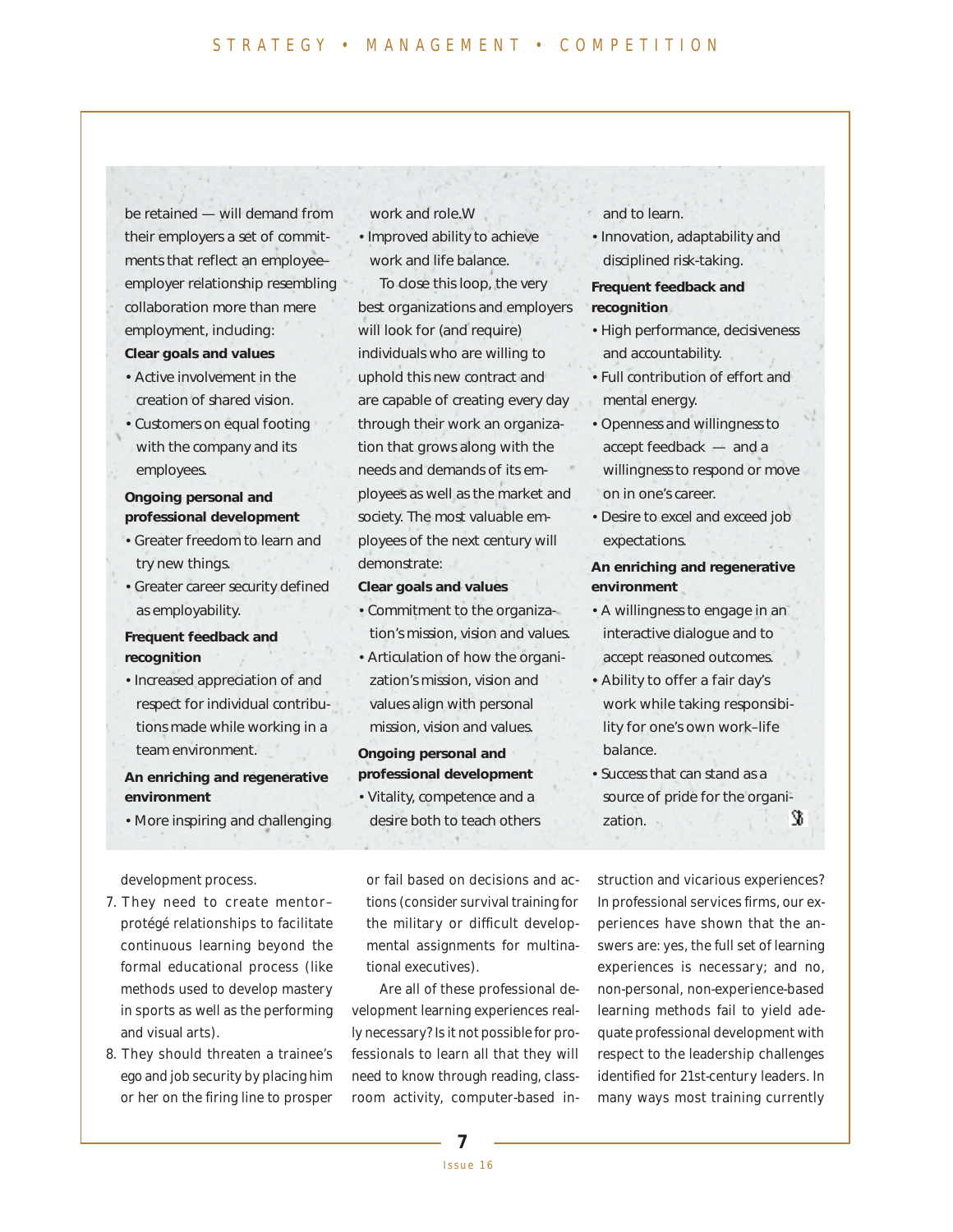being offered in business contexts is not well-suited to the active and experiential learning styles and needs of adults, and these traditional methods will be even less suited to the development and education imperatives of the next century.

**Provide accurate, timely feedback:** Theories of adult learning always include the provision of accurate, timely feedback to the intended learner. Feedback — either as the confirmation of one's ideas or approach, or information that indicates disconfirmation or error — is necessary for people to update their beliefs and expectations regarding the outcomes of their future actions. The timeliness of feedback involves both the time between the behavior and the

feedback, and the ability of the intended recipient to hear and understand the message. The power of computer-based learning is derived, in part, from the computer's capability to provide accurate, near-immediate feedback. The growing use of 360-degree feedback in work organizations (also known as multi-rater feedback or a rounded appraisal process) supports both the need for and the benefit of receiving information on how others see one's performance. Such feedback provides the recipients with an understanding of how those with whom they interact peers, bosses, subordinates and even customers — perceive their actions. Simulations, role-playing and other

experiential activities provide opportunities for peers, instructors and observers to provide timely feedback. With such feedback, participants are able to adjust their thoughts and intentions — with the presumed goal of improving performance and receiving more favorable feedback in the near future.



**Increase People- and Time-Sensitivity:** The opportunity to reach out and touch someone at almost any time or place puts a premium on the ability to be sensitive to others and their time. It is easy to be intrusive or curt without necessarily knowing it particularly via phone (intrusive) or e-mail (curt). It is equally easy to fail to keep relevant parties personally informed (all e-mail users are not equally engaged in their e-mail) or to secure the necessary buy-in from key stakeholders. As with most one-way modes of communication, there is a significant gap between what is in the sender's mind and what is in the receiver's. Sending an e-mail message and getting a response later is not the same as a face-to-face meeting or even (to consider a new mode of social discourse) a chat room discussion. With the exception of small group work, most business education fails to incorporate relevant others into the learning experience.

**Create realistic practice opportunities:** Why is it that most profes-

> sions, with the exception of business, actively incorporate practice activity into the learning process? Other professions have developed learning methods that require the learner to demonstrate the value of his or her learning through degrees of mastery and excellence. Even most business internships — the primary way in which business education tries to provide business experience

for students — are not practice sessions. In most internships the nature of the tasks done and the amount of supervision, coaching and feedback are quite dissimilar from those of the real job. The concepts of recitals, scrimmages, dry runs or dress rehearsals are seriously lacking in formal business education. An alternative, the modular preceptor method, initially developed by Sidney Mailick and his colleagues, provides a vivid case in point; it is described in "Learning Theory in the Practice of Management Development: Evolution and Applications" (Quorum Books, 1998), whose co-authors are Dr. Mailick and Stephen A. Stumpf. Individuals in this method are teamed with preceptors,

**8**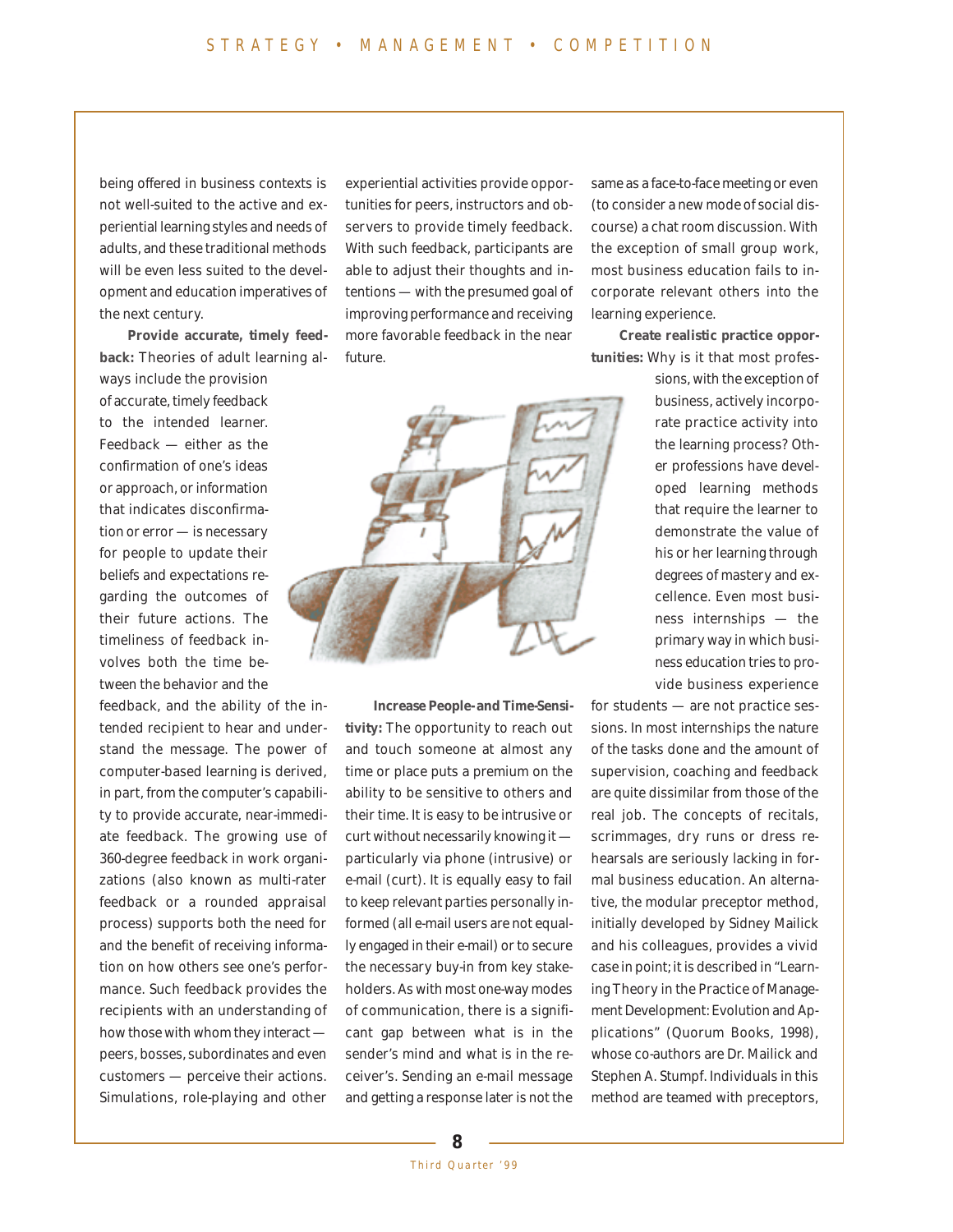whose primary role is to monitor, coach and apprentice the manager–participant in the key skills of leadership.

**Create lifelike situations:** When the cost of mistakes is high in terms of lost lives, health or human welfare, extensive simulations have been developed to train people in the skills necessary to reduce the risk of mistakes or to improve the quality of response to a crisis. Such training focuses on identifying threats — what

and discussions. Since the participants control the simulations, it is the participants' styles, actions, goals and interests that are played out to provide a lifelike situation from which to learn.

**Permit opportunities for problem-finding and issue diagnosis:** Most textbooks and instructional aids focus on providing users with exercises, problems or vignettes of a situation to be analyzed or solved. Rarely is the art of finding the problem part

Teaching masters to teach — or giving them incentives to spend time teaching — is a significant challenge, but it has an enormous upside potential.

might go wrong? — and developing the skills to react and create contingency plans. For the most part, business organizations have not considered the potential cost of threats (such as loss of market share, contamination of the environment, unemployment or underemployment, or loss of stockholder wealth) serious enough to warrant the investment in building simulations to train their leaders. The invention of complex, behaviorally focused leadership simulations and war games has helped to reduce this gap in professional development. Such simulations involve intensive, interactive experiences that recreate organizational life in important decision-making groups. They generate leadership and managerial behaviors that are easily recalled by participants and observed by a trained staff, facilitating later review

of the exercise. While case studies can permit some problem-finding and issue diagnosis possibilities, the amount of information excluded by the case writer is enormous. Professional services firms, particularly those in the business of defining problems (such as law firms and consulting firms), have found ways to educate their professionals on the processes of problem-finding and issue diagnosis. Much of the challenge is in providing a partially defined yet still ambiguous situation for learners to tackle. An overabundance of data without a clear understanding of which data are useful and which are not seems to be a key aspect of the learning stimulus.

**Use master–apprentice relationships:** Business educators in formal educational programs are rarely masters of business. Their ability to develop students as apprentices is minimal, and their interest in doing so is often equally low. In contrast with other professions, one might be led to believe that management is something that need not be known in order to be taught. Medicine, dentistry and the performing arts — among other professions — seem to have made a different assumption. A significant degree of personal mastery is necessary for the key skills and concepts to be passed from one person (the master) to another (the apprentice). Formal business education's reliance on books, lectures and instructors who do not (or cannot) do what it is they teach is an impediment to professional development. Teaching masters to teach — or giving them incentives to spend time teaching — is a significant challenge, but it has an enormous upside potential.

**Create mentor–protégé relationships:** An extension of the master–apprentice challenge for business education mentioned above is a lack of real mentor–protégé relationships. Such relationships would typically evolve between senior professionals and their junior counterparts. The essence of such relationships is the desire on the part of the mentors to share with, care for and develop more junior professionals — often out of a desire to regenerate their wisdom in another person. The protégé's role in the relationship is to express interest in and value learning from someone of greater wisdom — and in many cases the most important role of the protégé is to maintain the momentum of the relationship by reaching out for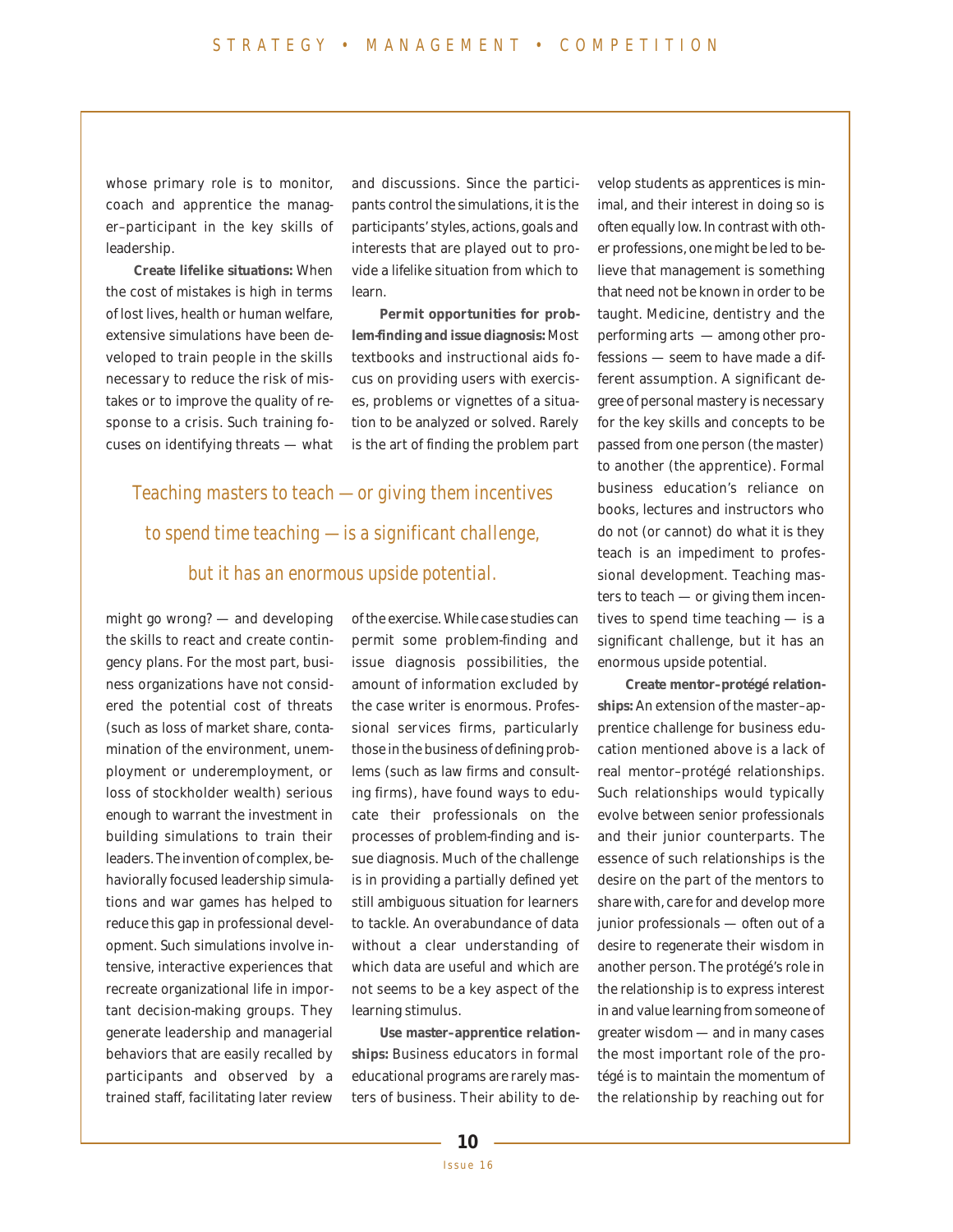contact. The lack of such opportunities in formal business education is driven by the functional and course focus of the curriculum as well as the frequent lack of any practice experience on the part of the faculty. This suggests that the process of mentoring can be done only within the work organization.

**Threaten ego or job security:** Significant life events, particularly those that are unexpected and personally threatening, have the ability to create years of learning in only a few moments. Some unexpected events are disasters that start people thinking again about the safety of others and the environment. Other unexpected events are less severe — they may be breaks from ways people have done things in the past, or they may be events that go beyond the responsible parties' ability to forecast. While learning usually occurs after the event in these cases, such need not be the rule: We do not need to be surprised in order to learn, and we can contemplate the future through developing "what if" scenarios and conducting threat analyses. Effective professional development in the future will focus less on rote learning of tools and study of cases, and more on experiences that guide the learners to ask such questions as What can go wrong? and What might the situation be if we projected the current information out 15 years?

#### **NEW SOCIAL CONTRACTS BETWEEN COMPANIES AND THEIR EMPLOYEES**

Questions of leadership and manage-

ment are ultimately social questions — they involve how groups of people work together and interact. Increasingly, 21st-century challenges are forcing the creation of new social contracts between companies and their employees. This trend of revising demands and expectations on the part of both employer and employee will certainly continue in the next century, and in the best organizations it will take center stage.

The terms of these new contracts are only beginning to be understood, but prescient business leaders (and to mention professional meetings and conferences for management development professionals and educators, have also begun to create forums to discuss how to realign the wants and needs of an organization with the constituent members who represent its most valuable assets.

The terms of these new social contracts in organizations (see accompanying article, page 46) will be substantially different from those of past generations. Each organization will have to decide how the contract should be adapted and tailored to its

Effective professional development in the future will focus less on rote learning of tools and study of cases, and more on experiences that guide the learners to ask such questions as What can go wrong? and What might the situation be if we projected the current information out 15 years?

those interested in developing the effective leaders of tomorrow) have already begun to address the issues. For example, the prestigious Aspen Institute, which for the last 50 years has engaged groups of senior executives and other powerful public figures in discussions of the great works of social and economic philosophy, recently created a seminar titled "Shaping the 21st-Century Corporation," with the aim of facilitating dialogue on the question of the role of the corporation of the future, and its relationship with its employees and the world around it. Executive seminars at the most important business schools, not environments and needs — but ignoring the imperative for a redefinition of the essential employer– employee contract will undoubtedly lead to disaster for organizations in which leadership skills and highly motivated and talented people are critical to success.

In the next century, the keys to business will be considering the full range of stakeholders and insuring that all members of the organization are treated fairly and equitably and that they feel central to the value proposition of the organization. Shortterm success may not necessarily depend on taking this new social